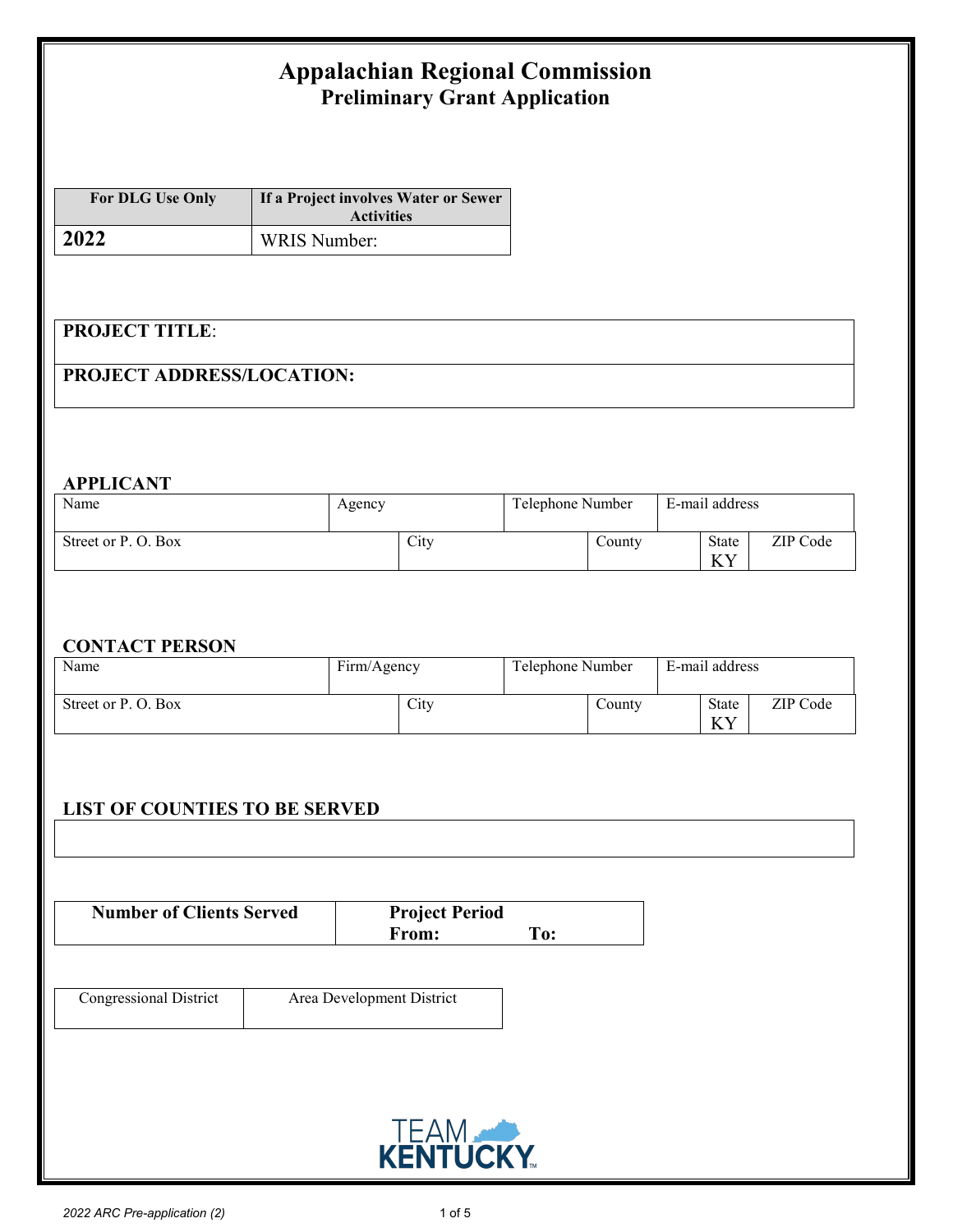# **Appalachian Regional Commission Preliminary Grant Application**

**BRIEF DESCRIPTION OF PROJECT (Attach a separate sheet if necessary)**

### **ARC STRATEGIC GOAL(S) ADDRESSED**

### **PROJECT BENEFITS (Attach a separate sheet if necessary)**

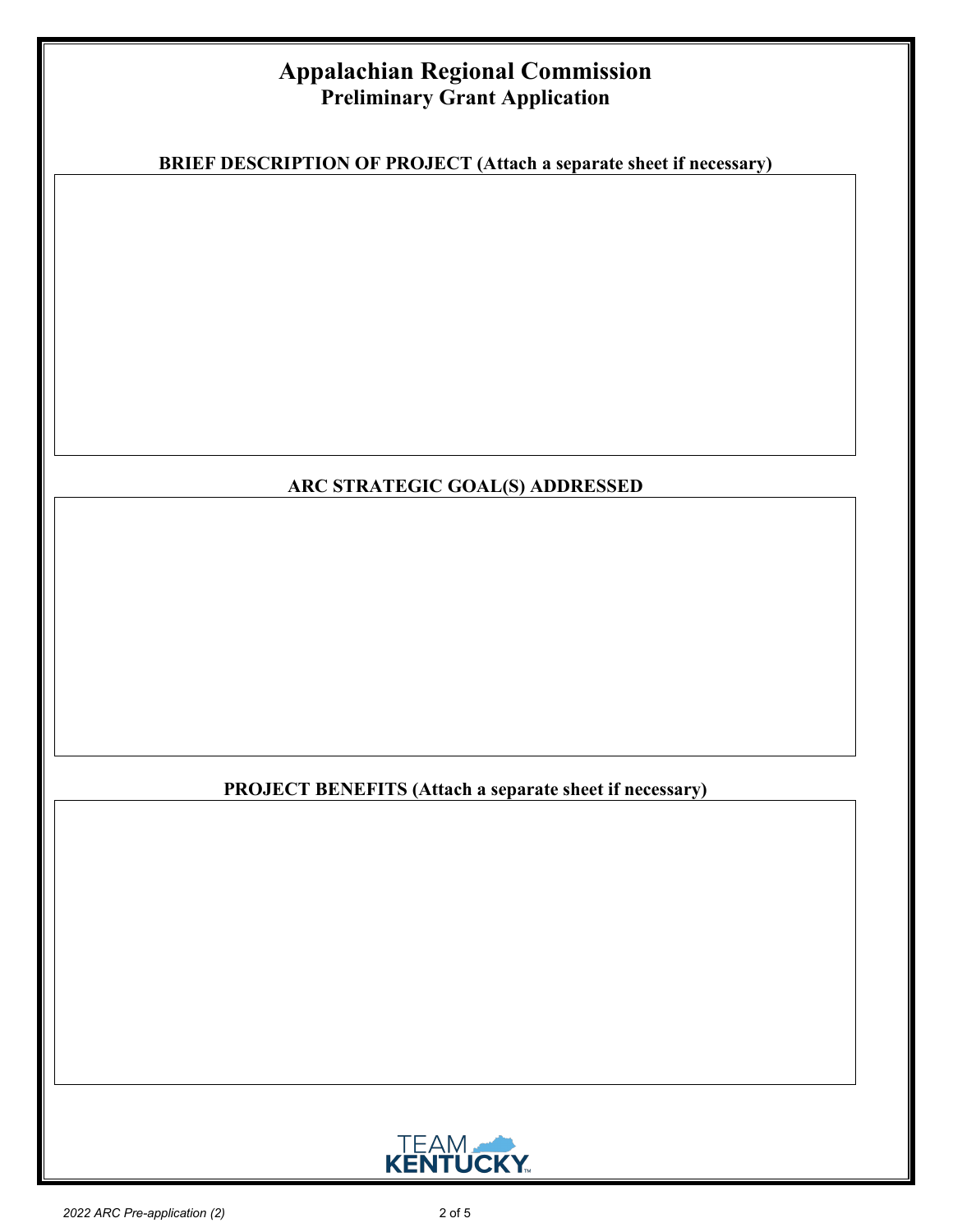# **Appalachian Regional Commission Preliminary Grant Application**

#### **FINANCING**

Include **all** funding amounts and sources. **Please complete all appropriate columns and specify whether funds are Approved, Pending, or currently under Negotiation.** 

| <b>Source</b>        | Planning &        | <b>Construction</b> | Equipment | <b>Total</b> | Percent    | <b>Status of</b> |
|----------------------|-------------------|---------------------|-----------|--------------|------------|------------------|
|                      | <b>Operations</b> | & Renovation        |           |              |            | <b>Funds</b>     |
| <b>ARC</b>           |                   |                     |           | \$0.00       | NaN        |                  |
| State                |                   |                     |           | \$0.00       | NaN        |                  |
| Local                |                   |                     |           | \$0.00       | <b>NaN</b> |                  |
| In-Kind              |                   |                     |           | \$0.00       | <b>NaN</b> |                  |
| Other Federal Funds: |                   |                     |           | \$0.00       | <b>NaN</b> |                  |
|                      |                   |                     |           | \$0.00       | NaN        |                  |
| Other Funds:         |                   |                     |           | \$0.00       | NaN        |                  |
|                      |                   |                     |           | \$0.00       | <b>NaN</b> |                  |
| <b>TOTAL</b>         | \$0.00            | \$0.00              | \$0.00    | \$0.00       | 100.00%    |                  |

### **FEDERAL AGENCY TO ADMINISTER THE ARC GRANT (list agency and status of application)**

### **NAME AND SIGNATURE OF AUTHORIZED REPRESENTATIVE.**

Signature, Chief Executive Officer

Title

Name Typed Date

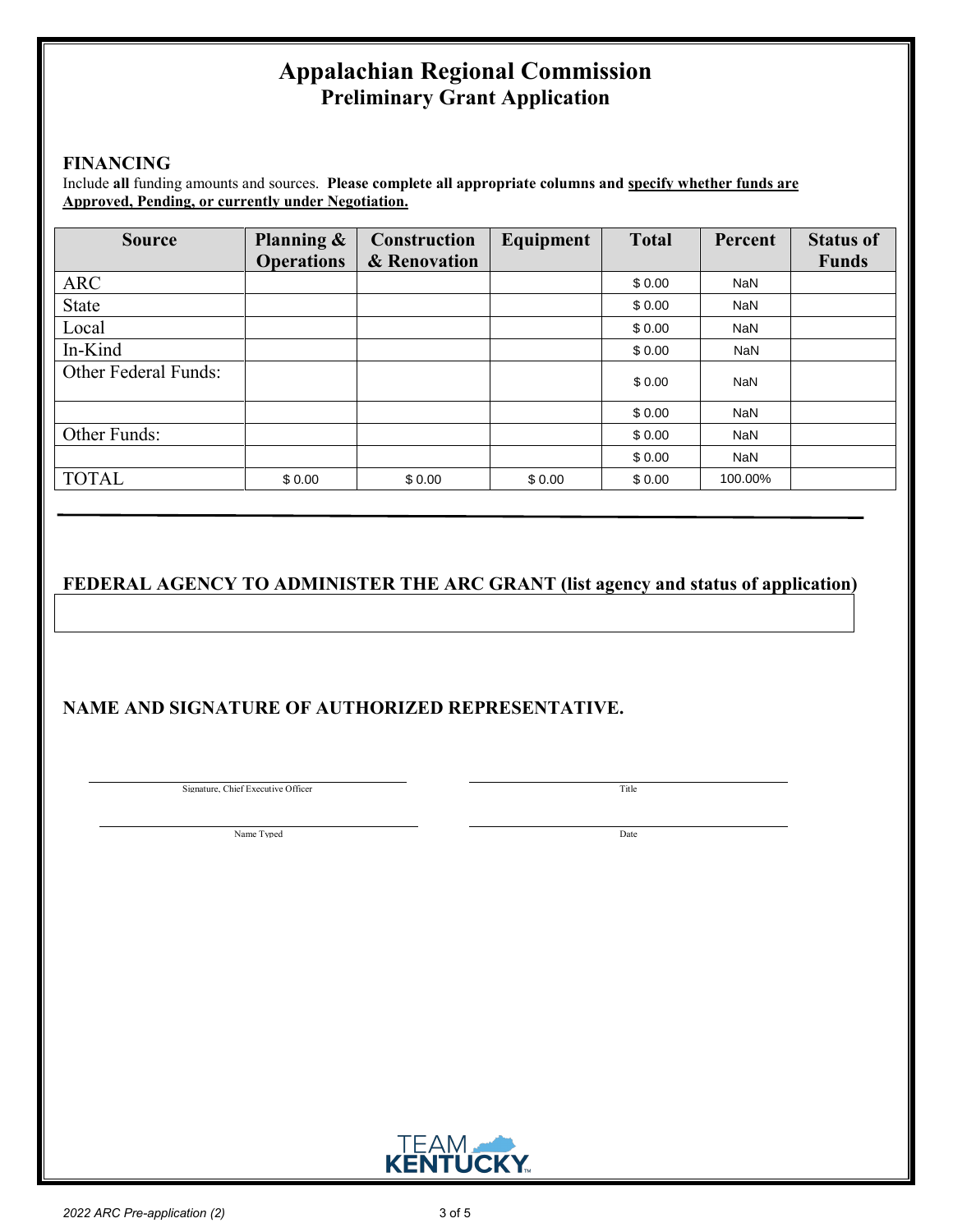# **Appalachian Regional Commission Preliminary Grant Application Instructions**

- 1. **Project Name and Address.** Provide the official name of the project, its address and location.
- 2. **Project Sponsor Name and Address.** Provide the name, address, telephone/fax numbers, and email address of the organization or agency sponsoring the project, if different from the project name and address.
- 3. **Contact Person.** Provide the name, address, telephone/fax numbers, and email address of the individual to be contacted should questions arise regarding the proposed project or grant pre-application.
- 4. **Counties Served by Project.** List the counties to be served by the project.
- 5. **Number of Clients Served by the Project.** Give the expected number of clients whom the project will serve. List only the number that will be directly served by the project.
- 6. **Congressional District(s)**. List the District(s) impacted by the project.
- 7. **Area Development District(s**). List the Area Development District(s) in which the project is located.
- 8. **Project Period.** List the proposed beginning and ending dates for the project.
- 9. **Funding.** Define the total project budget. Break down the budget by funding source and the expected use of the funds (planning and operations, construction, etc.) **and status of availability**.

#### **Funding Sources:**

- **ARC**-the requested dollar amount of ARC funds.
- **State-**indicate the amount of state government funds (KIA, CDBG, etc.)
- **Local-**include any local cash being committed, including fees/charges, loans, etc.
- **In-Kind**-provide an estimate of any in-kind funds being committed (donated time, office space, equipment, etc.).
- **Other Federal**-(USDA Rural Development, EDA, US Corps of Engineers, etc.) Please list other sources of federal funding, the amount expected, and status of availability.
- **Other-**list private funds, etc.
- **Total-**include totals and percentages.
- 10. **Project Description.** Describe the project and what it will accomplish; e.g., the extension of a sewer line to an industrial park to support industrial expansion that will create 50 new jobs or the purchase of specific kinds of equipment by an educational facility to provide job training for 60 people annually. Please provide details relative to how the project will impact the community or region in creation or retention of jobs or by contributing to establishment of sustainable economic development in the project benefit area.